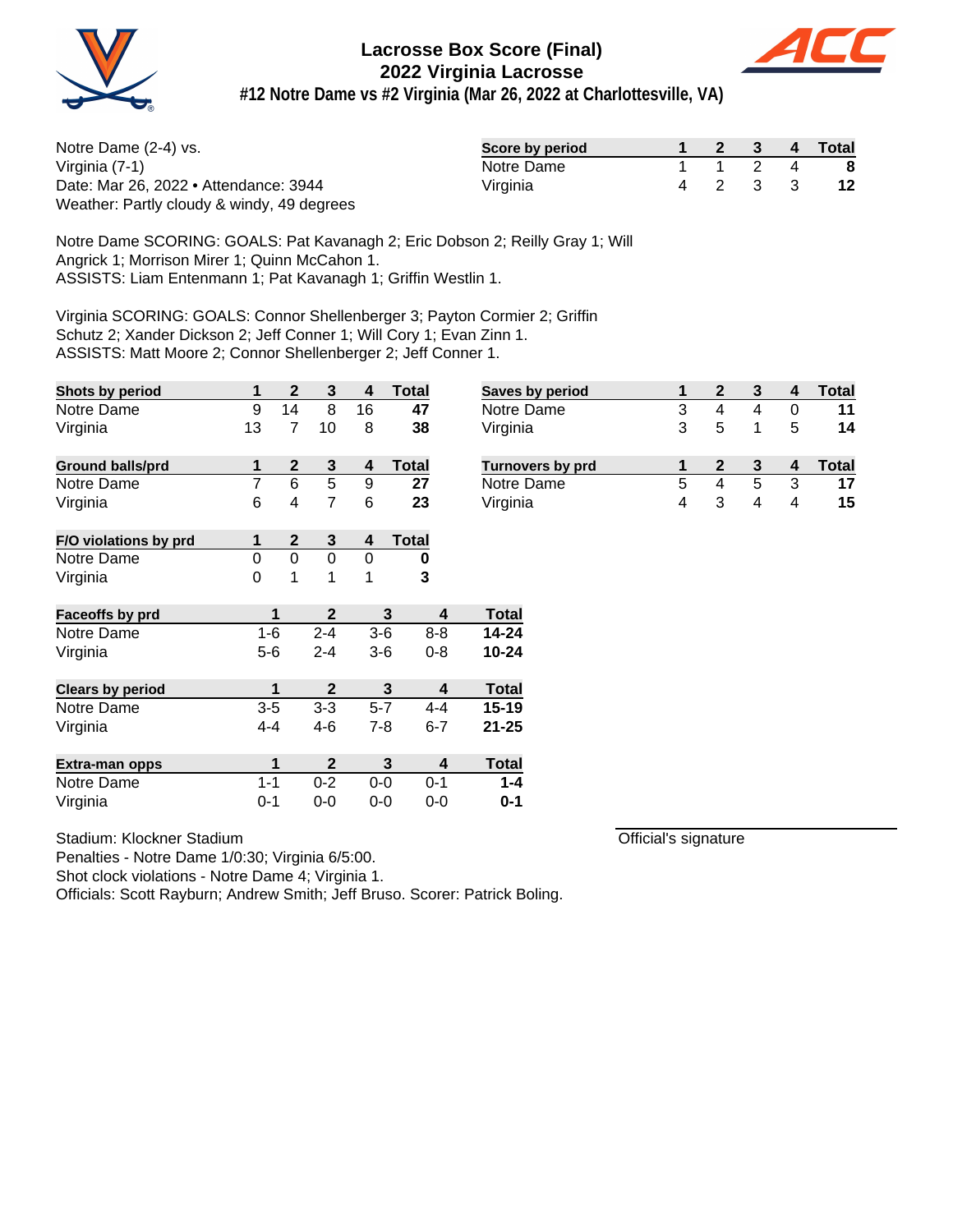



**#12 Notre Dame vs #2 Virginia (Mar 26, 2022 at Charlottesville, VA)**

#### **Virginia**

| Pos          | ##             | <b>Player</b>           | G                        | A                            | Pts                          |                          | Sh SOG GB                |                          | Face                     | TO                       | <b>CT</b>                    | Pens                     |
|--------------|----------------|-------------------------|--------------------------|------------------------------|------------------------------|--------------------------|--------------------------|--------------------------|--------------------------|--------------------------|------------------------------|--------------------------|
| a            | 1              | Connor Shellenberger    | 3                        | $\overline{2}$               | 5                            | 5                        | 5                        | 1                        |                          | $\overline{2}$           |                              |                          |
| a            | 5              | <b>Matt Moore</b>       | $\overline{a}$           | $\overline{2}$               | $\overline{2}$               | $\overline{4}$           | 1                        | $\overline{a}$           | $\overline{\phantom{a}}$ | $\overline{2}$           | $\overline{\phantom{0}}$     |                          |
| a            | 24             | Payton Cormier          | $\overline{2}$           | $\overline{a}$               | $\overline{2}$               | 9                        | 3                        | 3                        | ÷                        |                          |                              |                          |
| m            | $\overline{4}$ | <b>Jeff Conner</b>      | $\overline{1}$           | $\overline{1}$               | $\overline{2}$               | $\overline{2}$           | $\overline{2}$           | $\overline{a}$           | $\overline{\phantom{0}}$ | 1                        | $\overline{a}$               |                          |
| m            | 10             | Xander Dickson          | $\overline{2}$           | ÷,                           | $\overline{2}$               | 3                        | $\overline{2}$           | $\mathbf 1$              | $\overline{\phantom{a}}$ | 1                        | 1                            |                          |
| m            | 26             | <b>Griffin Schutz</b>   | $\overline{2}$           | $\overline{a}$               | $\overline{2}$               | 5                        | $\overline{4}$           | $\overline{1}$           | $\overline{\phantom{a}}$ | $\overline{\phantom{a}}$ | $\overline{a}$               |                          |
| d            | 11             | <b>Cade Saustad</b>     | ٠                        | ÷                            | $\overline{\phantom{a}}$     |                          | ٠                        | ٠                        |                          | ٠                        | 1                            |                          |
| d            | 22             | <b>Quentin Matsui</b>   | -                        |                              | -                            |                          | -                        | 1                        |                          | -                        | $\overline{a}$               |                          |
| d            | 39             | <b>Cole Kastner</b>     |                          |                              | ٠                            |                          | ۰                        | 1                        |                          | ٠                        | $\overline{2}$               | $2 - 2:00$               |
| $\mathsf{g}$ | 41             | <b>Matthew Nunes</b>    | $\overline{\phantom{0}}$ |                              |                              |                          | $\overline{a}$           | $\overline{1}$           |                          |                          | $\overline{a}$               |                          |
|              |                | -- Substitutes --       |                          |                              |                              |                          |                          |                          |                          |                          |                              |                          |
|              | $\mathbf 0$    | Evan Zinn               | 1                        | $\qquad \qquad \blacksquare$ | 1                            | 1                        | $\mathbf 1$              | $\mathbf{1}$             | $\blacksquare$           | ٠                        |                              |                          |
|              | 12             | <b>Jack Simmons</b>     |                          |                              | $\overline{a}$               | 1                        | 1                        | L                        |                          |                          |                              |                          |
|              | 14             | <b>Will Cory</b>        | 1                        | $\blacksquare$               | 1                            | $\overline{2}$           | $\overline{2}$           | $\overline{\phantom{0}}$ |                          | 1                        | $\overline{a}$               |                          |
|              | 15             | Mike Prestipino         | ۰                        |                              | ä,                           | ÷,                       | ÷,                       | ÷                        |                          | ٠                        |                              |                          |
|              | 16             | George Fulton           | -                        | $\overline{\phantom{0}}$     | ٠                            | $\overline{\phantom{0}}$ | $\overline{\phantom{a}}$ | $\mathbf{1}$             | $\overline{\phantom{a}}$ | -                        | -                            |                          |
|              | 17             | Miles Thompson          |                          |                              | $\blacksquare$               |                          |                          |                          |                          |                          |                              |                          |
|              | 18             | <b>Patrick McIntosh</b> | -                        |                              | $\overline{\phantom{a}}$     | 1                        | 1                        | $\overline{\phantom{0}}$ |                          | 1                        | $\overline{a}$               | $1 - 0:30$               |
|              | 23             | Petey LaSalla           | ٠                        | ÷                            | $\overline{a}$               |                          | $\overline{a}$           | 5                        | $10 - 19$                | $\overline{2}$           | 1                            |                          |
|              | 25             | <b>Scott Bower</b>      | -                        |                              | $\overline{\phantom{a}}$     | $\overline{\phantom{a}}$ | -                        | $\overline{1}$           | $\overline{a}$           | $\overline{\phantom{a}}$ | $\overline{a}$               |                          |
|              | 30             | John Izlar              |                          |                              | ä,                           |                          | ÷                        |                          |                          |                          |                              |                          |
|              | 31             | Paul Rodriguez          |                          |                              | $\overline{\phantom{a}}$     |                          | -                        | $\overline{\phantom{0}}$ | $\overline{\phantom{m}}$ |                          |                              |                          |
|              | 32             | <b>Grayson Sallade</b>  | ۰                        |                              | $\blacksquare$               |                          | L,                       | 1                        | ä,                       | 1                        | 1                            | $1 - 0:30$               |
|              | 33             | Peter Garno             | $\overline{\phantom{0}}$ |                              | $\overline{\phantom{a}}$     | $\overline{4}$           | 1                        | $\overline{1}$           | $\overline{a}$           | $\overline{a}$           | $\overline{a}$               |                          |
|              | 34             | Noah Chizmar            | ۰                        |                              | $\overline{\phantom{a}}$     |                          | ۰                        | Ĭ.                       |                          | 1                        | ÷,                           |                          |
|              | 40             | Gable Braun             | -                        |                              | $\qquad \qquad \blacksquare$ | $\overline{\phantom{0}}$ | -                        | -                        | $0 - 5$                  | -                        | -                            | $1 - 1:00$               |
|              | 43             | Mitchell Whalen         | -                        |                              | ۰                            |                          | -                        | ٠                        |                          | ٠                        | -                            | $1 - 1:00$               |
|              | 44             | Jake Giulieri           |                          |                              | $\overline{a}$               |                          | -                        | $\overline{a}$           | $\overline{\phantom{a}}$ |                          | $\overline{\phantom{a}}$     |                          |
|              | 45             | Ben Wayer               |                          | $\overline{a}$               | ۰                            |                          | ٠                        | $\overline{2}$           |                          | $\overline{2}$           | $\overline{2}$               |                          |
|              | 49             | Jack Peele              | -                        |                              | $\qquad \qquad \blacksquare$ | 1                        | -                        | $\overline{2}$           |                          | $\overline{\phantom{a}}$ | $\qquad \qquad \blacksquare$ | $\overline{\phantom{a}}$ |
|              |                | <b>Totals</b>           | 12                       | 5                            | 17                           | 38                       | 23                       | 23                       | $10 - 24$                | 15                       | 8                            | $6 - 5:00$               |
|              |                |                         |                          |                              |                              |                          |                          |                          |                          |                          |                              |                          |

| ## Goalkeepers    | Minutes GA W/L |     |   | <b>Saves</b> |
|-------------------|----------------|-----|---|--------------|
| 41 Matthew Nunes  | 58:22          | -5  | W | 14           |
| 17 Miles Thompson | 1:38           | - 3 |   |              |

Win-Matthew Nunes (7-1).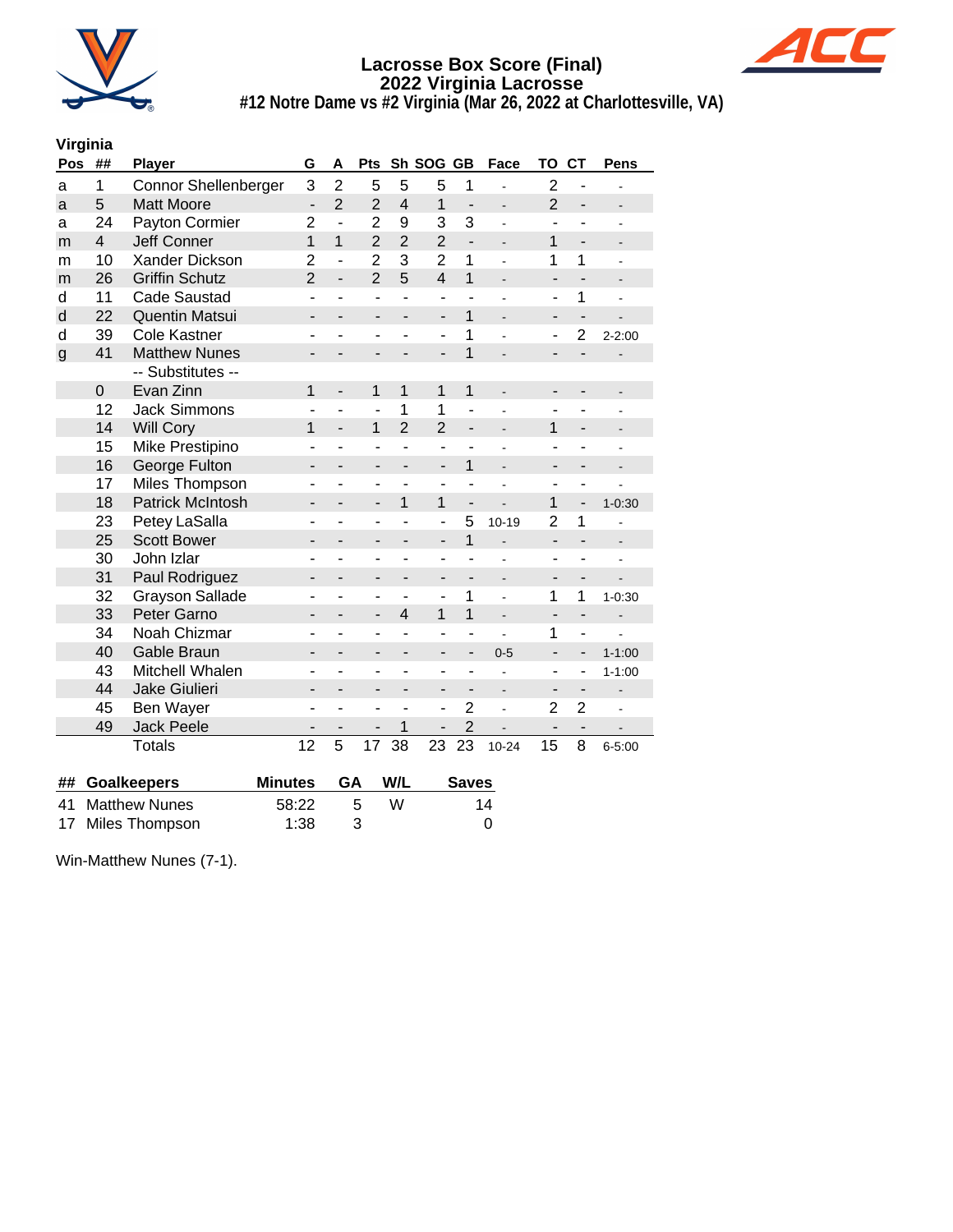



**#12 Notre Dame vs #2 Virginia (Mar 26, 2022 at Charlottesville, VA)**

#### **Notre Dame**

| Pos          | ## | Player                 | G                        | A                        | Pts                      |                 | Sh SOG GB                |                          | Face                     | TO                           | <b>CT</b>                | <b>Pens</b>    |
|--------------|----|------------------------|--------------------------|--------------------------|--------------------------|-----------------|--------------------------|--------------------------|--------------------------|------------------------------|--------------------------|----------------|
| a            | 5  | <b>Bryce Walker</b>    | ۰                        |                          | ۰                        |                 |                          | 1                        |                          | $\overline{2}$               | $\blacksquare$           |                |
| a            | 50 | Chris Kavanagh         | $\overline{\phantom{0}}$ |                          | $\overline{\phantom{a}}$ | 5               | 3                        | 1                        |                          | 3                            | $\overline{\phantom{a}}$ |                |
| a            | 51 | Pat Kavanagh           | $\overline{2}$           | 1                        | 3                        | 8               | $\overline{\mathbf{4}}$  | 4                        |                          | $\overline{2}$               | 4                        |                |
| m            | 8  | Eric Dobson            | $\overline{2}$           | $\overline{a}$           | $\overline{2}$           | $\overline{7}$  | 5                        | $\overline{\phantom{0}}$ | $\overline{\phantom{0}}$ | $\mathbf{1}$                 | $\overline{\phantom{a}}$ |                |
| m            | 55 | Wheaton Jackoboice     | ٠                        | ÷                        | $\blacksquare$           | 9               | 1                        | $\overline{\phantom{0}}$ |                          | $\qquad \qquad \blacksquare$ | $\overline{a}$           |                |
| m            | 66 | David Lipka            | -                        |                          | $\overline{\phantom{a}}$ | $\overline{2}$  | 1                        | $\overline{\phantom{0}}$ |                          | -                            |                          |                |
| d            | 6  | Jason Reynolds         | ۰                        | ۳                        | $\blacksquare$           | $\blacksquare$  | ÷,                       | 1                        |                          | $\blacksquare$               |                          |                |
| d            | 36 | Arden Cohen            | -                        |                          |                          |                 | $\overline{\phantom{0}}$ | $\mathbf{1}$             |                          | ٠                            |                          |                |
| d            | 57 | Matt Douglas           |                          |                          | ÷                        | 1               | ÷,                       | 5                        |                          | 1                            | 3                        |                |
| $\mathsf{g}$ | 44 | Liam Entenmann         | $\overline{\phantom{0}}$ | 1                        | 1                        |                 | $\overline{a}$           | $\overline{1}$           |                          | $\overline{a}$               |                          |                |
|              |    | -- Substitutes --      |                          |                          |                          |                 |                          |                          |                          |                              |                          |                |
|              | 1  | Jeffery Ricciardelli   | -                        |                          |                          | 3               | $\overline{\phantom{0}}$ | $\overline{\phantom{m}}$ |                          |                              |                          |                |
|              | 4  | Colin Hagstrom         | ۰                        | ۰                        | ۰                        |                 | ÷                        | 1                        | $1 - 4$                  |                              |                          |                |
|              | 12 | <b>Morrison Mirer</b>  | 1                        | $\overline{a}$           | 1                        | $\overline{2}$  | $\overline{2}$           | $\frac{1}{2}$            |                          |                              |                          |                |
|              | 15 | Quinn McCahon          | 1                        | ÷                        | 1                        | 1               | 1                        | $\overline{2}$           |                          | 1                            | 1                        |                |
|              | 17 | <b>Reilly Gray</b>     | 1                        | $\overline{\phantom{0}}$ | 1                        | 3               | 1                        | $\overline{\phantom{0}}$ |                          |                              |                          |                |
|              | 21 | <b>Carter Parlette</b> |                          |                          |                          |                 | ٠                        | ۰                        |                          |                              |                          |                |
|              | 22 | Will Lynch             | $\overline{\phantom{0}}$ |                          | $\overline{\phantom{0}}$ |                 | $\overline{a}$           | $\overline{\mathbf{4}}$  | $13 - 20$                |                              |                          |                |
|              | 24 | Ryan Hallenbeck        |                          |                          | ۰                        | 1               | ۰                        |                          |                          |                              |                          |                |
|              | 27 | Ross Burgmaster        | -                        |                          | -                        |                 | $\overline{\phantom{0}}$ | $\overline{2}$           | $\frac{1}{2}$            | 1                            | $\overline{\phantom{a}}$ |                |
|              | 29 | <b>Will Angrick</b>    | 1                        | L,                       | 1                        | $\overline{2}$  | $\overline{2}$           | 1                        |                          |                              |                          |                |
|              | 30 | Marco Napolitano       |                          |                          | $\overline{\phantom{a}}$ |                 | $\overline{a}$           |                          |                          |                              | $\overline{1}$           |                |
|              | 31 | <b>Griffin Westlin</b> |                          | 1                        | 1                        | $\overline{2}$  | 1                        | 1                        |                          | 1                            | 1                        |                |
|              | 35 | <b>Ben Ramsey</b>      | -                        |                          | $\overline{\phantom{0}}$ |                 | $\overline{a}$           |                          |                          | -                            |                          |                |
|              | 37 | Ronan Doherty          |                          |                          | -                        |                 | ۰                        |                          |                          |                              |                          |                |
|              | 42 | Justin Cheng           | ۰                        | ÷,                       | $\blacksquare$           |                 | ÷,                       |                          | $\blacksquare$           | $\blacksquare$               |                          | $\overline{a}$ |
|              | 46 | Jose Boyer             | L                        | ۰                        | ÷                        |                 | ä,                       | 1                        |                          | 1                            | $\blacksquare$           |                |
|              | 77 | <b>Nick Harris</b>     | -                        |                          | -                        | 1               | 1                        | 1                        |                          |                              | $\blacksquare$           |                |
|              |    | <b>Totals</b>          | $\overline{8}$           | $\overline{3}$           | 11                       | $\overline{47}$ | $\overline{22}$          | 27                       | 14-24                    | 17                           | 10                       | $1 - 0:30$     |
| ##           |    | <b>Goalkeepers</b>     | <b>Minutes</b>           | GA                       |                          | W/L             |                          | <b>Saves</b>             |                          |                              |                          |                |
| 44           |    | Liam Entenmann         | 60:00                    |                          | 12                       | L               |                          |                          | 11                       |                              |                          |                |

Loss-Liam Entenmann (2-4).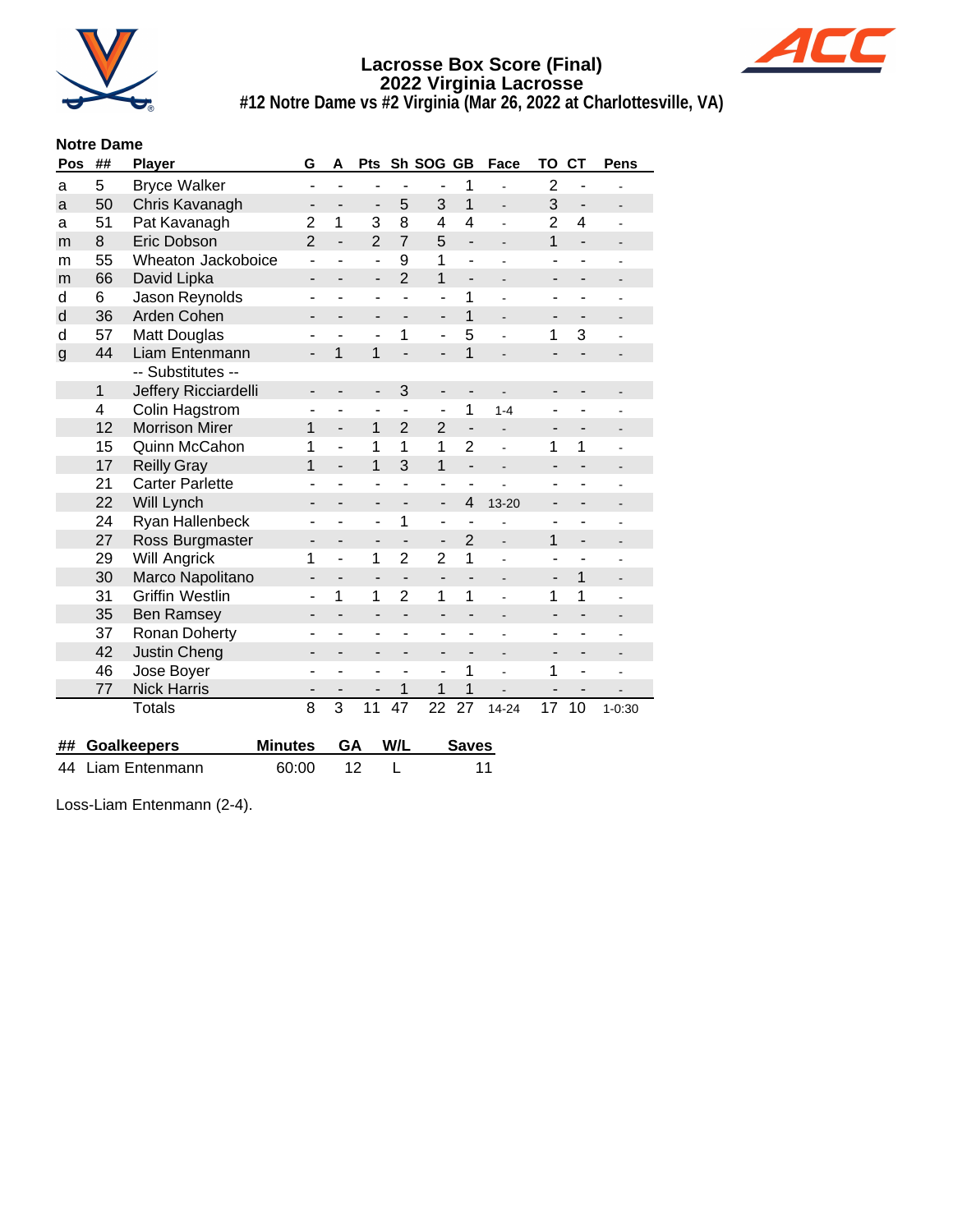



**#12 Notre Dame vs #2 Virginia (Mar 26, 2022 at Charlottesville, VA)**

#### **Scoring Summary:**

|     | No. Prd         |         | Time Team | Type | <b>Goal Scorer</b>        | <b>Assist</b>             | <b>Home-Vis</b> |
|-----|-----------------|---------|-----------|------|---------------------------|---------------------------|-----------------|
| 1.  | 1st.            | 14:07   | VA        | Even | Payton Cormier (24)       | Unassisted                | 1-0             |
| 2.  |                 | 12:40   | ND        | UP.  | Eric Dobson (8)           | Pat Kavanagh (13)         | $1 - 1$         |
| 3.  |                 | 11:52   | VA        | Even | Xander Dickson (16)       | Jeff Conner (3)           | $2 - 1$         |
| 4.  |                 | 8:02    | VA        | Even | Connor Shellenberger (19) | Unassisted                | $3 - 1$         |
| 5.  |                 | 3:29    | VA.       | Even | Jeff Conner (3)           | Matt Moore (11)           | $4 - 1$         |
| 6.  | 2 <sub>nd</sub> | 14:12   | VA        | Even | Griffin Schutz (10)       | Unassisted                | $5 - 1$         |
| 7.  |                 | 9:40    | VA.       | Even | Griffin Schutz (11)       | Unassisted                | $6 - 1$         |
| 8.  |                 | 0:51    | <b>ND</b> | Even | Reilly Gray (4)           | Unassisted                | $6 - 2$         |
| 9.  | 3rd             | 14:19   | <b>ND</b> | Even | Pat Kavanagh (10)         | Unassisted                | $6 - 3$         |
| 10. |                 | 13:14   | <b>VA</b> | Even | Xander Dickson (17)       | Connor Shellenberger (28) | $7 - 3$         |
| 11. |                 | 12:06   | VA        | Even | Connor Shellenberger (20) | Unassisted                | $8 - 3$         |
| 12. |                 | 4:44    | <b>VA</b> | Even | Connor Shellenberger (21) | Unassisted                | $9 - 3$         |
| 13. |                 | 2:43    | <b>ND</b> | Even | Quinn McCahon (2)         | Liam Entenmann (1)        | $9 - 4$         |
| 14. | 4th             | 7:58    | <b>VA</b> | Even | Will Cory (7)             | Matt Moore (12)           | $10 - 4$        |
| 15. |                 | 6:14    | VA        | Even | Payton Cormier (25)       | Connor Shellenberger (29) | $11 - 4$        |
| 16. |                 | 3:15    | ND        | Even | Eric Dobson (9)           | Unassisted                | $11 - 5$        |
| 17. |                 | 1:38    | <b>VA</b> | Even | Evan Zinn (3)             | Unassisted                | $12 - 5$        |
| 18. |                 | 1:08    | <b>ND</b> | Even | Will Angrick (5)          | Unassisted                | $12-6$          |
| 19. |                 | 0:49    | <b>ND</b> | Even | Morrison Mirer (6)        | Griffin Westlin (2)       | $12 - 7$        |
| 20. |                 | 0:34 ND |           | Even | Pat Kavanagh (11)         | Unassisted                | $12 - 8$        |

#### **Penalty Summary:**

| <b>Prd</b>      | Time  | Team | <b>Player</b>       | Min       | <b>Offense</b>        |
|-----------------|-------|------|---------------------|-----------|-----------------------|
| 1st             | 13:03 | -VA  | 32-Grayson Sallade  | $0:30$ PP | <b>HOLDING</b>        |
|                 | 07:20 | - ND | TM-TEAM             | $0:30$ PP | <b>CONDUCT FOUL</b>   |
| 2 <sub>nd</sub> | 11:41 | - VA | 18-Patrick McIntosh | $0:30$ PP | <b>HOLDING</b>        |
|                 | 11:41 | - VA | 39-Cole Kastner     | 1:00      | <b>SLASHING</b>       |
|                 | 11:08 | - VA | 43-Mitchell Whalen  | 1:00      | <b>CROSS-CHECK</b>    |
|                 | 03:49 | VA   | 39-Cole Kastner     | $1:00$ PP | <b>TRIPPING</b>       |
| 4th             | 02.47 | VA   | 40-Gable Braun      | $1:00$ PP | UNNECESSARY ROUGHNESS |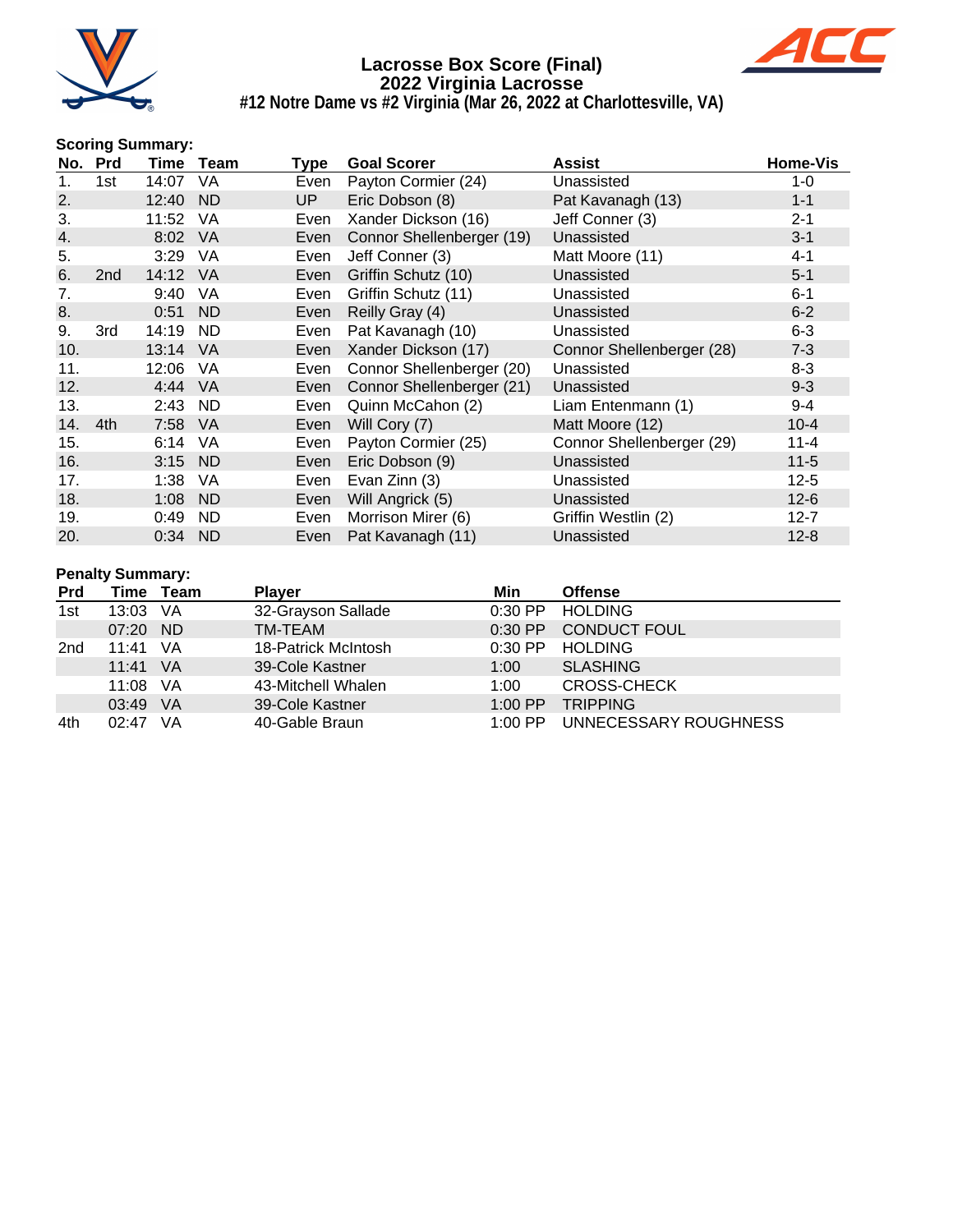

# **Play-by-Play Summary (1st period)**



**#12 Notre Dame vs #2 Virginia (Mar 26, 2022 at Charlottesville, VA)**

#### **Notre Dame Starters:**

| Α | 5  | <b>Bryce Walker</b> |
|---|----|---------------------|
| A | 50 | Chris Kavanagh      |
| Α | 51 | Pat Kavanagh        |
| M | 8  | Eric Dobson         |
| М | 55 | Wheaton Jackoboice  |
| M | 66 | David Lipka         |
| D | 6  | Jason Reynolds      |
| D | 36 | Arden Cohen         |
| D | 57 | Matt Douglas        |
| G | 44 | Liam Entenmann      |
|   |    |                     |

#### **Virginia Starters:**

| A | 1  | <b>Connor Shellenberger</b> |  |  |  |  |  |  |
|---|----|-----------------------------|--|--|--|--|--|--|
| A | 5  | <b>Matt Moore</b>           |  |  |  |  |  |  |
| Α | 24 | Payton Cormier              |  |  |  |  |  |  |
| M | 4  | Jeff Conner                 |  |  |  |  |  |  |
| М | 10 | Xander Dickson              |  |  |  |  |  |  |
| M | 26 | <b>Griffin Schutz</b>       |  |  |  |  |  |  |
| D | 11 | Cade Saustad                |  |  |  |  |  |  |
| D | 22 | <b>Quentin Matsui</b>       |  |  |  |  |  |  |
| D | 39 | Cole Kastner                |  |  |  |  |  |  |
| G | 41 | <b>Matthew Nunes</b>        |  |  |  |  |  |  |
|   |    |                             |  |  |  |  |  |  |

- 15:00 Liam Entenmann at goalie for ND.
- 15:00 Matthew Nunes at goalie for VA.
- 15:00 Faceoff Will Lynch vs Petey LaSalla won by VA.
- 14:07 GOAL by VA Payton Cormier (FIRST GOAL), goal number 24 for season.

#### **NOTRE DAME 0, VIRGINIA 1**

- 14:07 Faceoff Will Lynch vs Petey LaSalla won by VA, [14:07] Ground ball pickup by VA Petey LaSalla.
- 13:59 Turnover by VA Petey LaSalla (caused by Quinn McCahon).
- 13:58 Ground ball pickup by ND Will Lynch.
- 13:25 Shot by ND Eric Dobson, SAVE Matthew Nunes.
- 13:03 Penalty on VA Grayson Sallade (HOLDING/0:30) Extra-man opportunity.
- 12:40 GOAL by ND Eric Dobson (MAN-UP), Assist by Pat Kavanagh, goal number 8 for season.

#### **NOTRE DAME 1, VIRGINIA 1**

- 12:40 Faceoff Will Lynch vs Petey LaSalla won by VA, [12:40] Ground ball pickup by VA Petey LaSalla.
- 11:52 GOAL by VA Xander Dickson, Assist by Jeff Conner, goal number 16 for season.

#### **NOTRE DAME 1, VIRGINIA 2**

- 11:52 Faceoff Colin Hagstrom vs Petey LaSalla won by ND, [11:52] Ground ball pickup by ND Colin Hagstrom.
- 11:03 Turnover by ND Bryce Walker.
- 10:54 Clear attempt by VA good.
- 10:11 Shot by VA Jack Simmons, SAVE Liam Entenmann.
- 10:07 Ground ball pickup by ND Jose Boyer.
- 09:58 Turnover by ND Jose Boyer (caused by Cole Kastner).
- 09:51 Clear attempt by ND failed.
- 09:47 Ground ball pickup by VA Connor Shellenberger.
- 09:34 Shot by VA Peter Garno BLOCKED.
- 09:30 Shot by VA Matt Moore WIDE.
- 09:14 Turnover by VA Will Cory.
- 09:09 Ground ball pickup by ND Nick Harris.
- 09:07 Clear attempt by ND good.
- 09:04 Shot by ND Nick Harris, SAVE Matthew Nunes.
- 09:00 Clear attempt by VA good.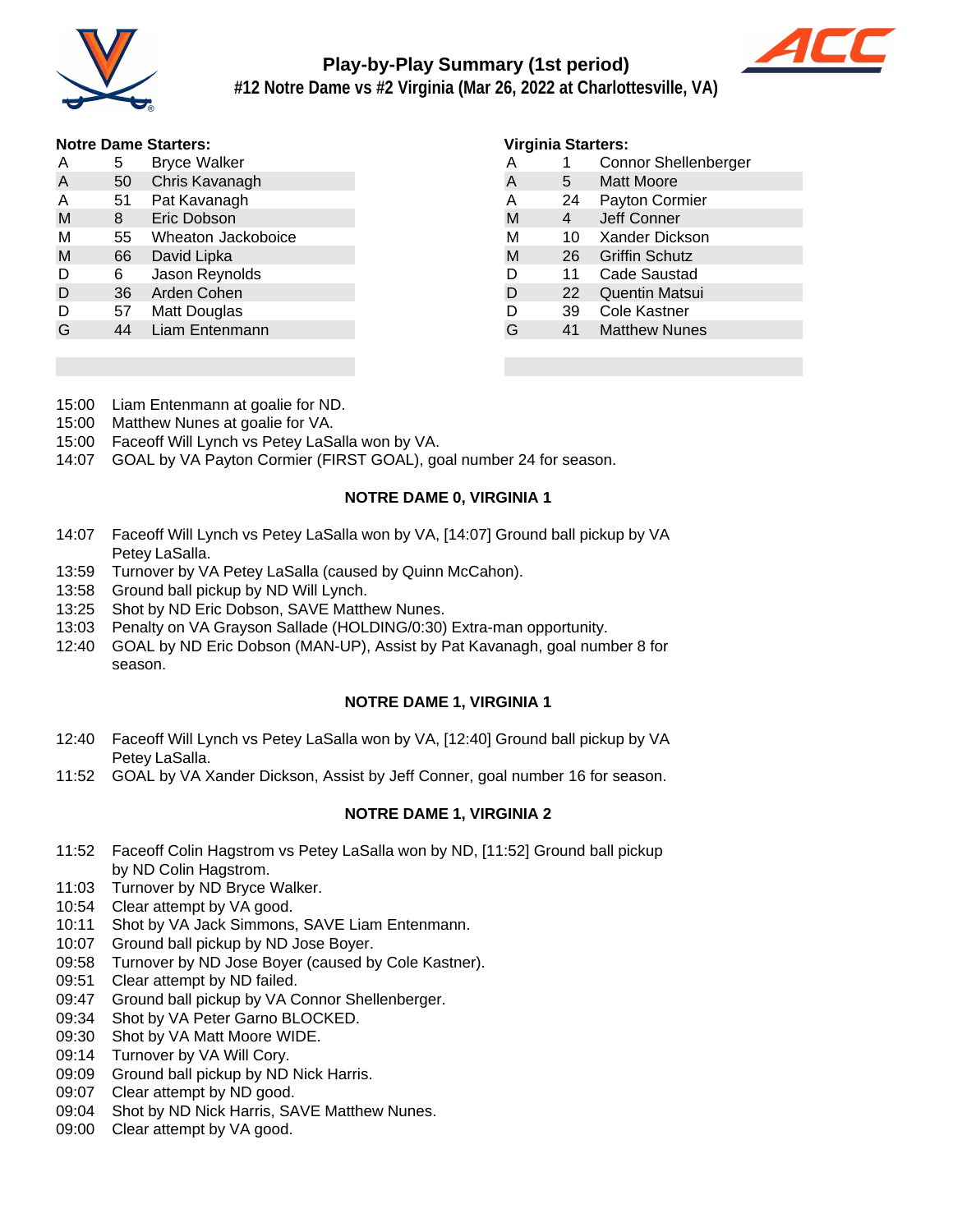

## **Play-by-Play Summary (1st period)**



**#12 Notre Dame vs #2 Virginia (Mar 26, 2022 at Charlottesville, VA)**

- 08:21 Shot by VA Griffin Schutz WIDE.
- 08:15 Shot by VA Matt Moore WIDE.
- 08:02 GOAL by VA Connor Shellenberger, goal number 19 for season.

#### **NOTRE DAME 1, VIRGINIA 3**

- 08:02 Faceoff Colin Hagstrom vs Petey LaSalla won by VA.
- 07:15 Shot by VA Payton Cormier WIDE.
- 07:20 Penalty on ND TEAM (CONDUCT FOUL/0:30) Extra-man opportunity.
- 07:05 Turnover by VA Patrick McIntosh (caused by Marco Napolitano).
- 07:04 Ground ball pickup by ND Matt Douglas.
- 07:00 Turnover by ND Matt Douglas (caused by Xander Dickson).
- 07:00 Clear attempt by ND failed.
- 06:59 Ground ball pickup by VA Xander Dickson.
- 06:52 Shot by VA Peter Garno, SAVE Liam Entenmann.
- 06:40 Ground ball pickup by VA Peter Garno.
- 06:24 Shot by VA Peter Garno HIT POST.
- 06:18 Ground ball pickup by ND Matt Douglas.
- 06:03 Shot by ND Matt Douglas WIDE.
- 05:57 Clear attempt by ND good.
- 05:19 Shot by ND David Lipka WIDE.
- 05:05 Shot by ND Wheaton Jackoboice WIDE.
- 04:41 Shot by ND Wheaton Jackoboice HIGH.
- 04:29 Shot by ND Eric Dobson HIGH.
- 04:15 Turnover by ND Pat Kavanagh (caused by Cade Saustad).
- 03:29 GOAL by VA Jeff Conner, Assist by Matt Moore, goal number 3 for season.

#### **NOTRE DAME 1, VIRGINIA 4**

- 03:29 Media timeout.
- 03:29 Faceoff Colin Hagstrom vs Petey LaSalla won by VA, [03:29] Ground ball pickup by VA Ben Wayer.
- 03:14 Clear attempt by VA good.
- 02:44 Turnover by VA Matt Moore (caused by Matt Douglas).
- 02:35 Ground ball pickup by ND Matt Douglas.
- 01:53 Turnover by ND Pat Kavanagh (caused by Cole Kastner).
- 01:36 Clear attempt by VA good.
- 01:24 Shot by VA Jeff Conner, SAVE Liam Entenmann.
- 01:06 Clear attempt by ND good.
- 00:04 Shot by ND Chris Kavanagh, SAVE Matthew Nunes.
- 00:00 End-of-period.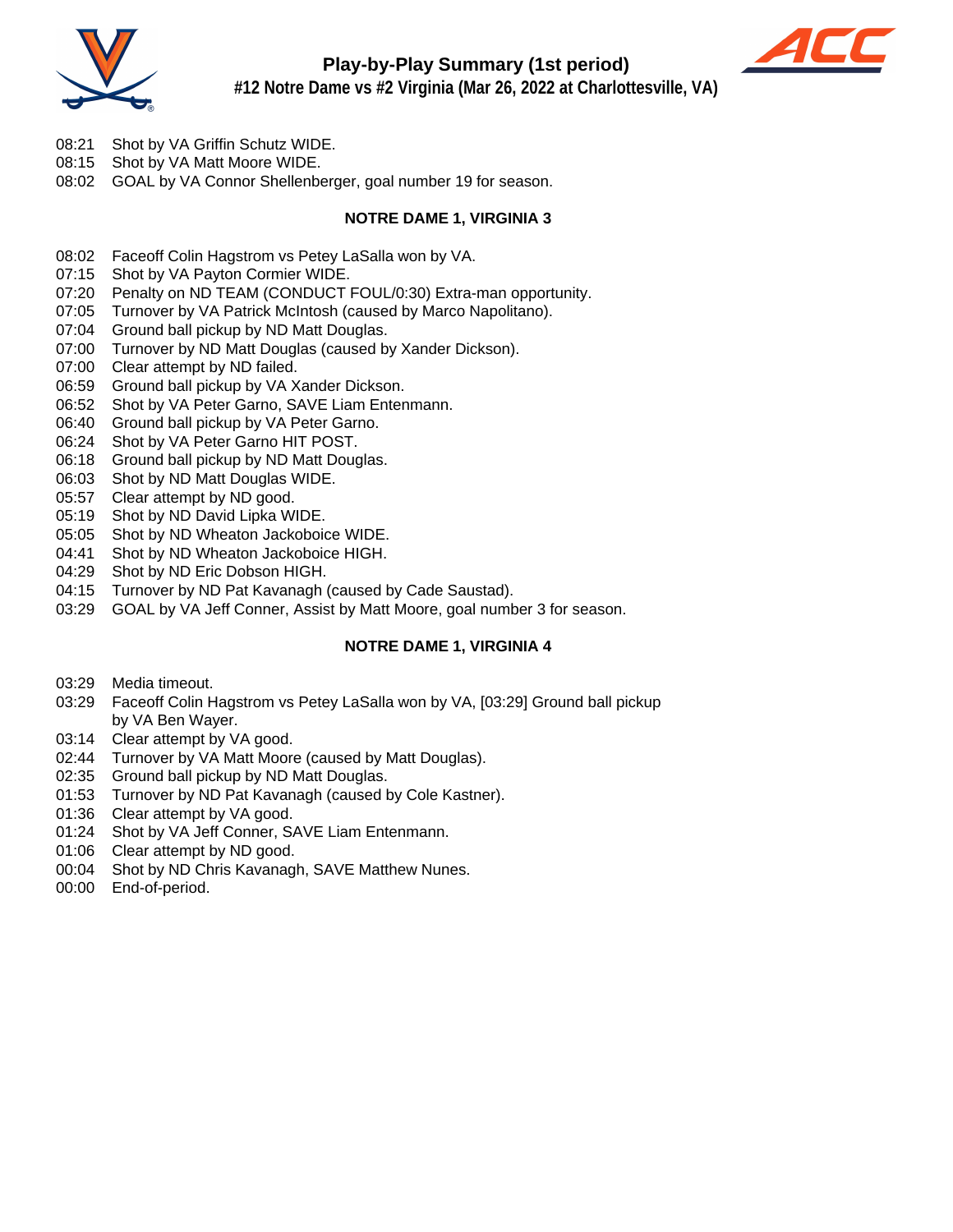

## **Play-by-Play Summary (2nd period)**



**#12 Notre Dame vs #2 Virginia (Mar 26, 2022 at Charlottesville, VA)**

- 15:00 Start of 2nd period [15:00].
- 15:00 Faceoff Will Lynch vs Petey LaSalla won by VA, [15:00] Ground ball pickup by VA Petey LaSalla.
- 14:12 GOAL by VA Griffin Schutz, goal number 10 for season.

#### **NOTRE DAME 1, VIRGINIA 5**

- 14:12 Faceoff Will Lynch vs Petey LaSalla won by VA, [14:12] Ground ball pickup by VA Grayson Sallade.
- 13:12 Shot by VA Patrick McIntosh, SAVE Liam Entenmann.
- 13:07 Ground ball pickup by ND Ross Burgmaster.
- 12:47 Clear attempt by ND good.
- 12:07 Ground ball pickup by ND Chris Kavanagh.
- 11:44 Shot by ND Pat Kavanagh, SAVE Matthew Nunes.
- 11:41 Penalty on VA Patrick McIntosh (HOLDING/0:30) Extra-man opportunity.
- 11:41 Penalty on VA Cole Kastner (SLASHING/1:00).
- 11:41 Shot by ND Jeffery Ricciardelli WIDE.
- 11:17 Shot by ND Jeffery Ricciardelli HIGH.
- 11:08 Penalty on VA Mitchell Whalen (CROSS-CHECK/1:00).
- 10:54 Shot by ND Chris Kavanagh WIDE.
- 10:37 Shot by ND Griffin Westlin, SAVE Matthew Nunes.
- 10:24 Clear attempt by VA good.
- 09:40 GOAL by VA Griffin Schutz, goal number 11 for season.

#### **NOTRE DAME 1, VIRGINIA 6**

- 09:40 Faceoff Will Lynch vs Petey LaSalla won by ND (on faceoff violation).
- 09:22 Shot by ND Wheaton Jackoboice WIDE.
- 09:12 Shot by ND Eric Dobson WIDE.
- 09:12 Timeout by VA.
- 08:55 Ground ball pickup by ND Pat Kavanagh.
- 08:37 Turnover by ND Chris Kavanagh (caused by Grayson Sallade).
- 08:13 Clear attempt by VA good.
- 07:34 Turnover by VA Connor Shellenberger.
- 06:29 Shot by ND Will Angrick, SAVE Matthew Nunes.
- 06:19 Turnover by VA Ben Wayer (caused by Pat Kavanagh).
- 06:18 Ground ball pickup by ND Will Angrick.
- 06:18 Clear attempt by VA failed.
- 05:51 Timeout by ND.
- 05:02 Shot by ND Wheaton Jackoboice WIDE.
- 04:49 Shot clock violation by ND.
- 04:15 Shot by VA Griffin Schutz, SAVE Liam Entenmann.
- 03:48 Clear attempt by ND good.
- 03:49 Penalty on VA Cole Kastner (TRIPPING/1:00) Extra-man opportunity.
- 03:35 Shot by ND Wheaton Jackoboice WIDE.
- 03:02 Shot by ND Chris Kavanagh, SAVE Matthew Nunes.
- 03:02 Turnover by ND Chris Kavanagh.
- 02:59 Clear attempt by VA good.
- 02:21 Shot by VA Payton Cormier HIT POST.
- 02:14 Shot by VA Griffin Schutz, SAVE Liam Entenmann.
- 02:01 Clear attempt by ND good.
- 01:33 Shot by ND Reilly Gray WIDE.
- 01:14 Turnover by ND Bryce Walker (caused by Ben Wayer).
- 01:08 Ground ball pickup by VA Ben Wayer.
- 01:00 Turnover by VA Ben Wayer (caused by Griffin Westlin).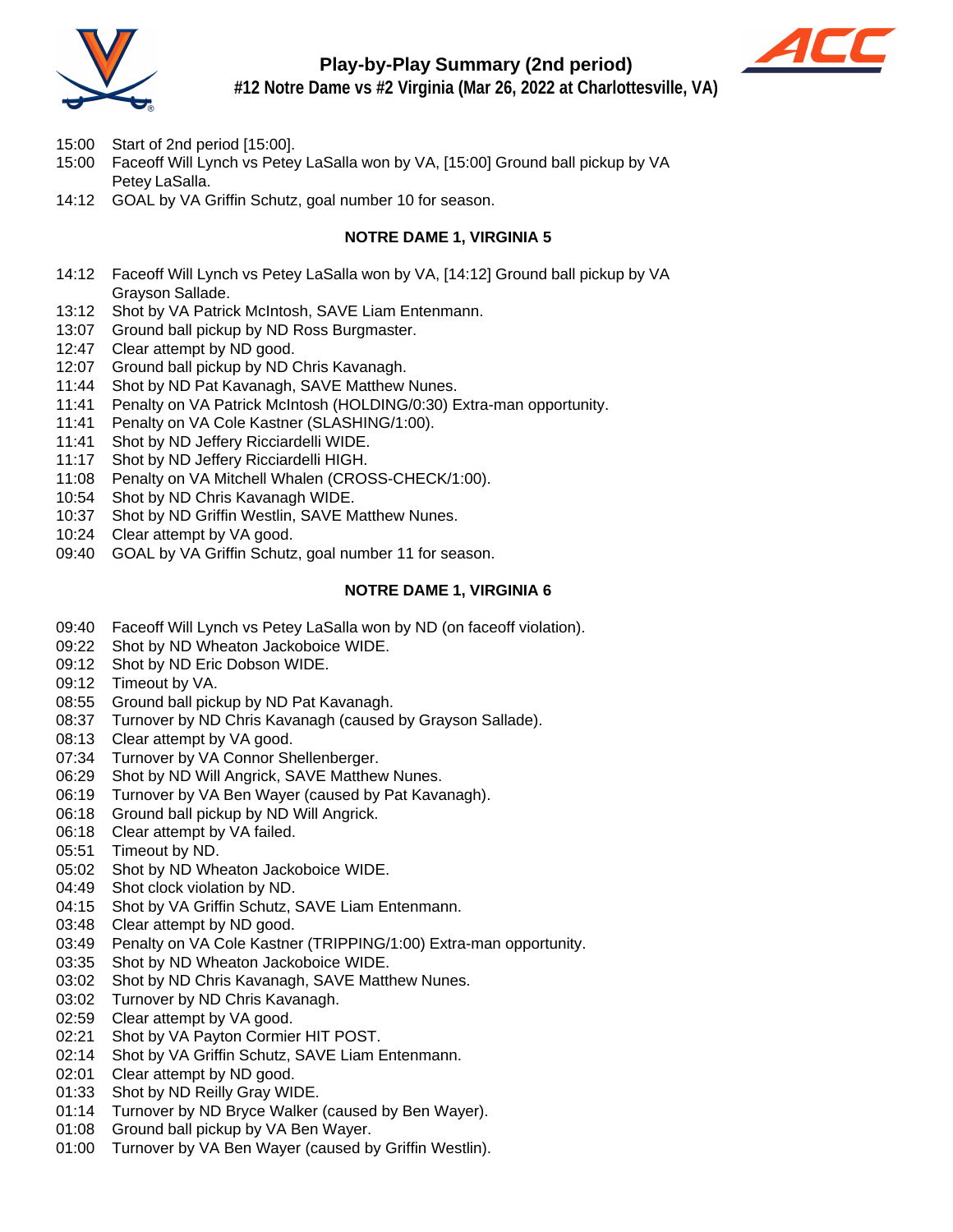



- 00:59 Clear attempt by VA failed.
- 00:59 Ground ball pickup by ND Bryce Walker.
- 00:51 GOAL by ND Reilly Gray, goal number 4 for season.

#### **NOTRE DAME 2, VIRGINIA 6**

- 00:51 Faceoff Will Lynch vs Petey LaSalla won by ND, [00:51] Ground ball pickup by ND Will Lynch.
- 00:42 Timeout by ND.
- 00:06 Shot by ND Eric Dobson, SAVE Matthew Nunes.
- 00:02 Ground ball pickup by VA Payton Cormier.
- 00:02 Clear attempt by VA good.
- 00:00 Shot by VA Payton Cormier, SAVE Liam Entenmann.
- 00:00 End-of-period.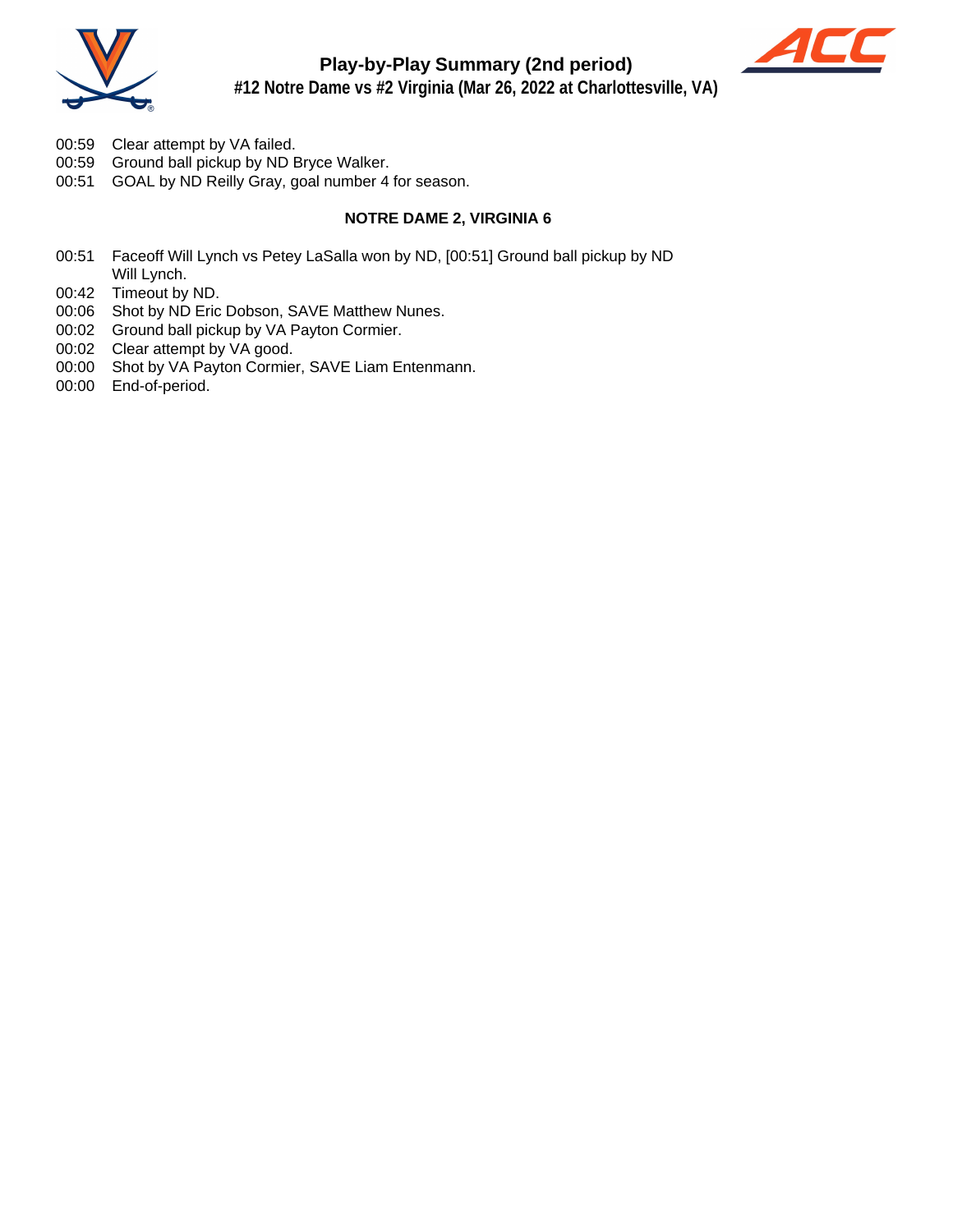

## **Play-by-Play Summary (3rd period)**



**#12 Notre Dame vs #2 Virginia (Mar 26, 2022 at Charlottesville, VA)**

- 15:00 Start of 3rd period [15:00].
- 15:00 Faceoff Will Lynch vs Petey LaSalla won by VA, [15:00] Ground ball pickup by VA Petey LaSalla.
- 14:53 Turnover by VA Petey LaSalla (caused by Pat Kavanagh).
- 14:53 Ground ball pickup by ND Pat Kavanagh.
- 14:19 GOAL by ND Pat Kavanagh, goal number 10 for season.

#### **NOTRE DAME 3, VIRGINIA 6**

- 14:19 Faceoff Will Lynch vs Petey LaSalla won by VA, [14:19] Ground ball pickup by VA Petey LaSalla.
- 14:10 Shot by VA Matt Moore WIDE.
- 13:14 GOAL by VA Xander Dickson, Assist by Connor Shellenberger, goal number 17 for season.

#### **NOTRE DAME 3, VIRGINIA 7**

- 13:14 Faceoff Colin Hagstrom vs Petey LaSalla won by VA, [13:14] Ground ball pickup by VA Scott Bower.
- 13:00 Clear attempt by VA good.
- 12:30 Shot by VA Matt Moore, SAVE Liam Entenmann.
- 12:06 GOAL by VA Connor Shellenberger, goal number 20 for season.

#### **NOTRE DAME 3, VIRGINIA 8**

- 12:06 Faceoff Will Lynch vs Petey LaSalla won by ND (on faceoff violation).
- 11:22 Turnover by ND Griffin Westlin (caused by Ben Wayer).
- 11:20 Ground ball pickup by VA Jack Peele.
- 11:03 Turnover by VA Grayson Sallade (caused by Pat Kavanagh).
- 10:59 Clear attempt by VA failed.
- 10:58 Ground ball pickup by ND Pat Kavanagh.
- 10:56 Shot by ND Wheaton Jackoboice BLOCKED.
- 10:25 Shot by ND Eric Dobson, SAVE Matthew Nunes.
- 09:45 Clear attempt by VA good.
- 09:24 Shot by VA Payton Cormier WIDE.
- 09:14 Turnover by VA Jeff Conner.
- 08:55 Clear attempt by ND good.
- 08:53 Shot by ND Ryan Hallenbeck WIDE.
- 08:46 Clear attempt by VA good.
- 08:18 Shot by VA Connor Shellenberger, SAVE Liam Entenmann.
- 08:04 Clear attempt by ND good.
- 07:56 Turnover by ND Chris Kavanagh.
- 07:38 Clear attempt by VA good.
- 06:52 Turnover by VA Matt Moore (caused by Matt Douglas).
- 06:48 Ground ball pickup by ND Jason Reynolds.
- 06:30 Clear attempt by ND good.
- 05:36 Shot by ND Pat Kavanagh BLOCKED.
- 05:17 Shot clock violation by ND.
- 05:09 Clear attempt by VA good.
- 04:44 GOAL by VA Connor Shellenberger, goal number 21 for season.

#### **NOTRE DAME 3, VIRGINIA 9**

- 04:44 Media timeout.
- 04:44 Faceoff Will Lynch vs Petey LaSalla won by ND, [04:44] Ground ball pickup by ND Ross Burgmaster.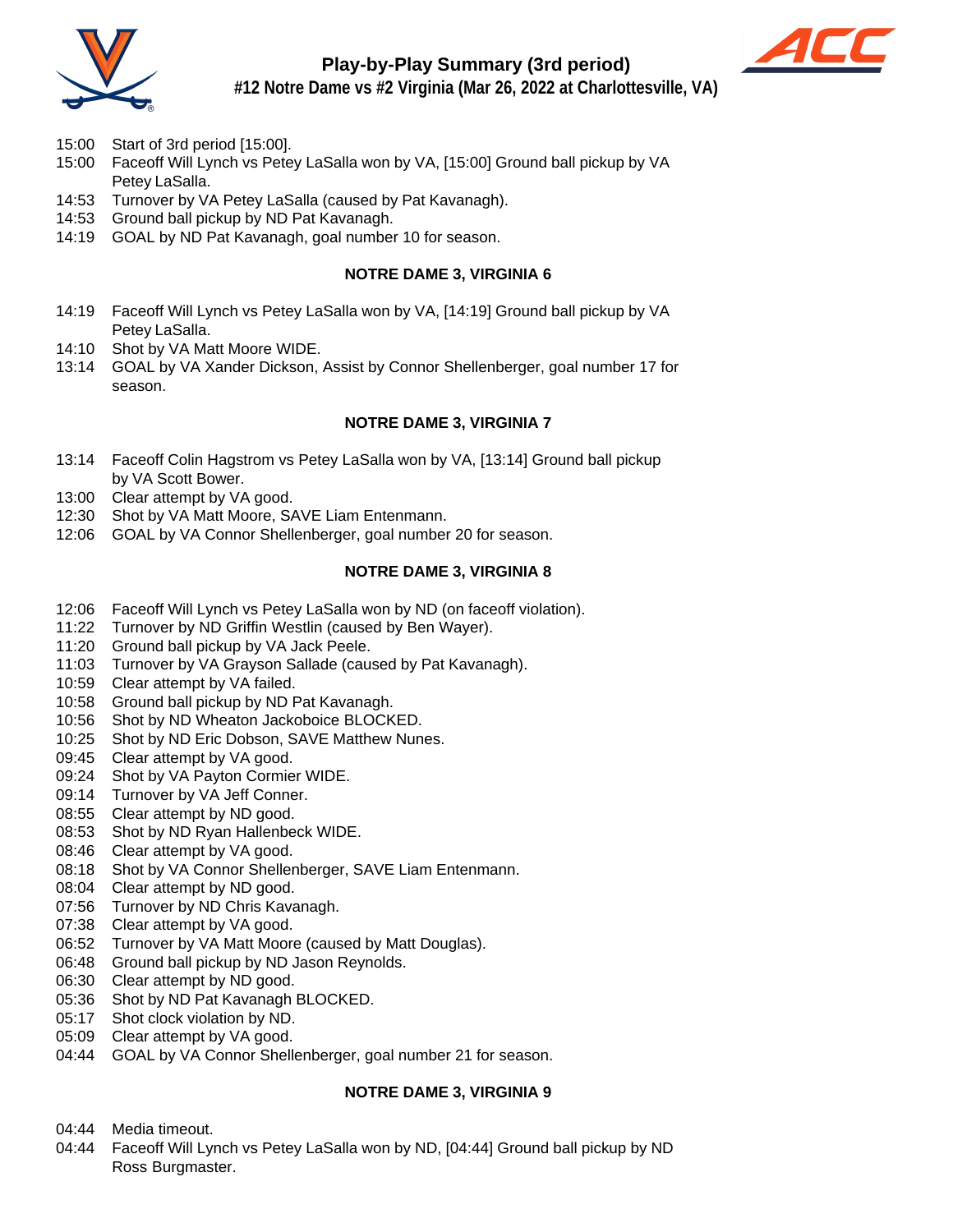

## **Play-by-Play Summary (3rd period)**



**#12 Notre Dame vs #2 Virginia (Mar 26, 2022 at Charlottesville, VA)**

- 04:35 Clear attempt by ND failed.
- 04:30 Turnover by ND Ross Burgmaster (caused by Petey LaSalla).
- 04:08 Clear attempt by VA good.
- 03:43 Shot by VA Payton Cormier HIT POST.
- 03:29 Clear attempt by ND failed.
- 03:27 Turnover by ND Quinn McCahon.
- 03:22 Ground ball pickup by VA Quentin Matsui.
- 02:50 Shot by VA Connor Shellenberger, SAVE Liam Entenmann.
- 02:46 Clear attempt by ND good.
- 02:43 GOAL by ND Quinn McCahon, Assist by Liam Entenmann, goal number 2 for season.

#### **NOTRE DAME 4, VIRGINIA 9**

- 02:43 Faceoff Will Lynch vs Petey LaSalla won by ND, [02:43] Ground ball pickup by ND Arden Cohen.
- 01:52 Shot by ND Wheaton Jackoboice WIDE.
- 01:42 Shot by ND Pat Kavanagh BLOCKED.
- 01:37 Ground ball pickup by VA Jack Peele.
- 01:32 Clear attempt by VA good.
- 00:37 Ground ball pickup by VA Payton Cormier.
- 00:32 Shot by VA Will Cory, SAVE Liam Entenmann.
- 00:20 Clear attempt by ND good.
- 00:00 End-of-period.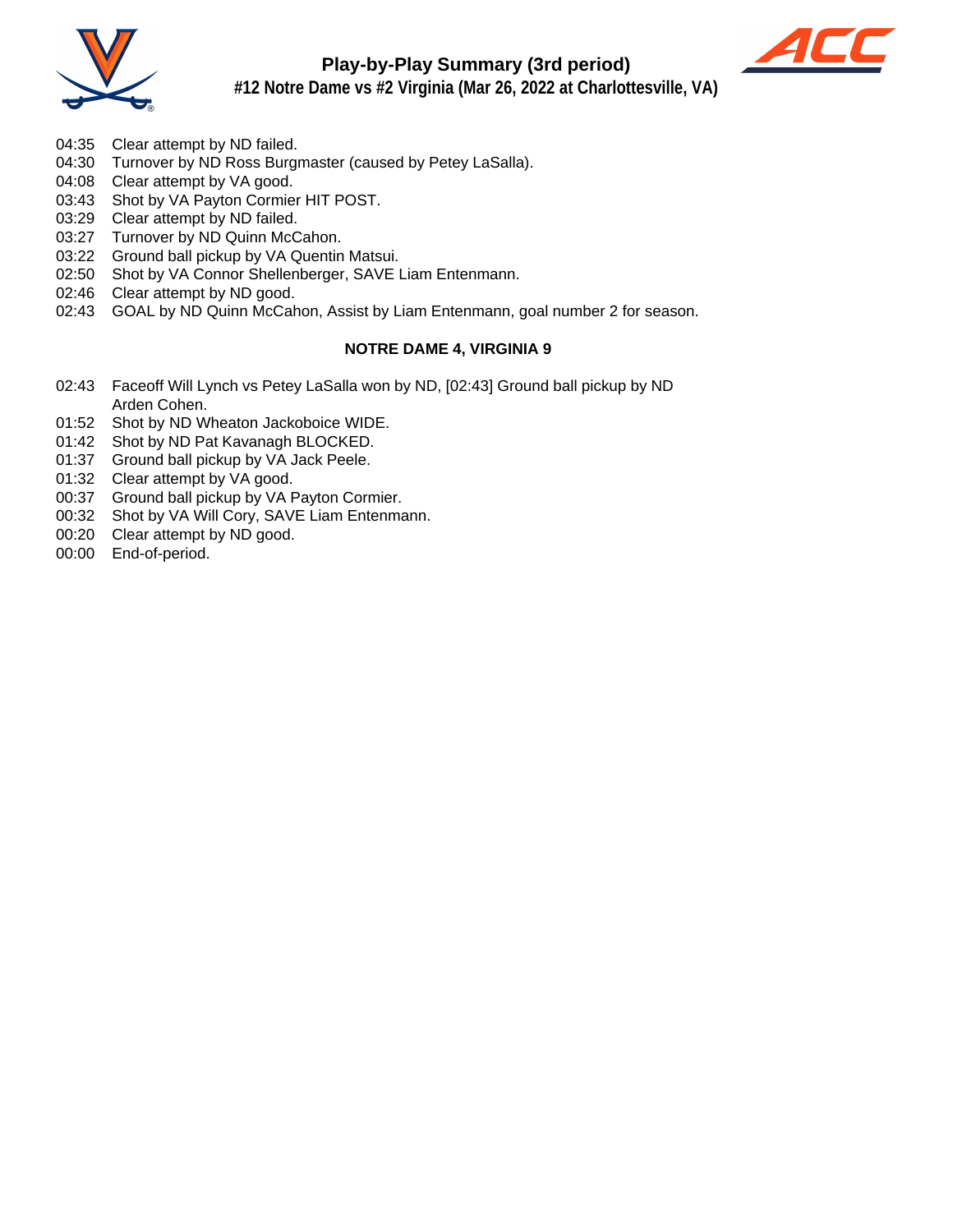

## **Play-by-Play Summary (4th period)**



**#12 Notre Dame vs #2 Virginia (Mar 26, 2022 at Charlottesville, VA)**

- 15:00 Start of 4th period [15:00].
- 15:00 Faceoff Will Lynch vs Petey LaSalla won by ND, [15:00] Ground ball pickup by ND Matt Douglas.
- 14:47 Clear attempt by ND good.
- 14:13 Shot by ND Wheaton Jackoboice, SAVE Matthew Nunes.
- 14:04 Ground ball pickup by VA Matthew Nunes.
- 14:00 Clear attempt by VA good.
- 13:18 Turnover by VA Connor Shellenberger.
- 13:08 Ground ball pickup by ND Matt Douglas.
- 13:06 Clear attempt by ND good.
- 12:34 Shot by ND Morrison Mirer, SAVE Matthew Nunes.
- 12:20 Clear attempt by VA failed.
- 12:18 Turnover by VA Noah Chizmar (caused by Pat Kavanagh).
- 12:11 Ground ball pickup by ND Griffin Westlin.
- 11:32 Shot by ND Chris Kavanagh WIDE.
- 11:27 Shot by ND Reilly Gray WIDE.
- 11:04 Shot by ND Griffin Westlin WIDE.
- 10:54 Shot clock violation by ND.
- 10:45 Clear attempt by VA good.
- 09:55 Shot by VA Xander Dickson BLOCKED.
- 09:51 Ground ball pickup by VA Griffin Schutz.
- 09:47 Shot by VA Payton Cormier HIGH.
- 09:26 Turnover by VA Xander Dickson (caused by Matt Douglas).
- 09:21 Ground ball pickup by ND Liam Entenmann.
- 09:19 Clear attempt by ND good.
- 09:14 Shot by ND Pat Kavanagh, SAVE Matthew Nunes.
- 09:11 Ground ball pickup by VA Cole Kastner.
- 09:06 Clear attempt by VA good.
- 08:25 Shot by VA Payton Cormier WIDE.
- 08:09 Shot by VA Peter Garno WIDE.
- 07:58 GOAL by VA Will Cory, Assist by Matt Moore, goal number 7 for season.

#### **NOTRE DAME 4, VIRGINIA 10**

- 07:58 Media timeout.
- 07:58 Faceoff Will Lynch vs Petey LaSalla won by ND.
- 07:15 Shot by ND David Lipka, SAVE Matthew Nunes.
- 07:10 Clear attempt by VA good.
- 06:14 GOAL by VA Payton Cormier, Assist by Connor Shellenberger, goal number 25 for season.

#### **NOTRE DAME 4, VIRGINIA 11**

- 06:14 Faceoff Will Lynch vs Petey LaSalla won by ND, [06:14] Ground ball pickup by ND Will Lynch.
- 04:51 Shot by ND Pat Kavanagh WIDE.
- 04:46 Shot clock violation by ND.
- 04:38 Shot by VA Jack Peele HIT POST.
- 04:33 Ground ball pickup by VA Payton Cormier.
- 04:31 Clear attempt by VA good.
- 03:37 Shot clock violation by VA.
- 03:22 Clear attempt by ND good.
- 03:15 GOAL by ND Eric Dobson, goal number 9 for season.

#### **NOTRE DAME 5, VIRGINIA 11**